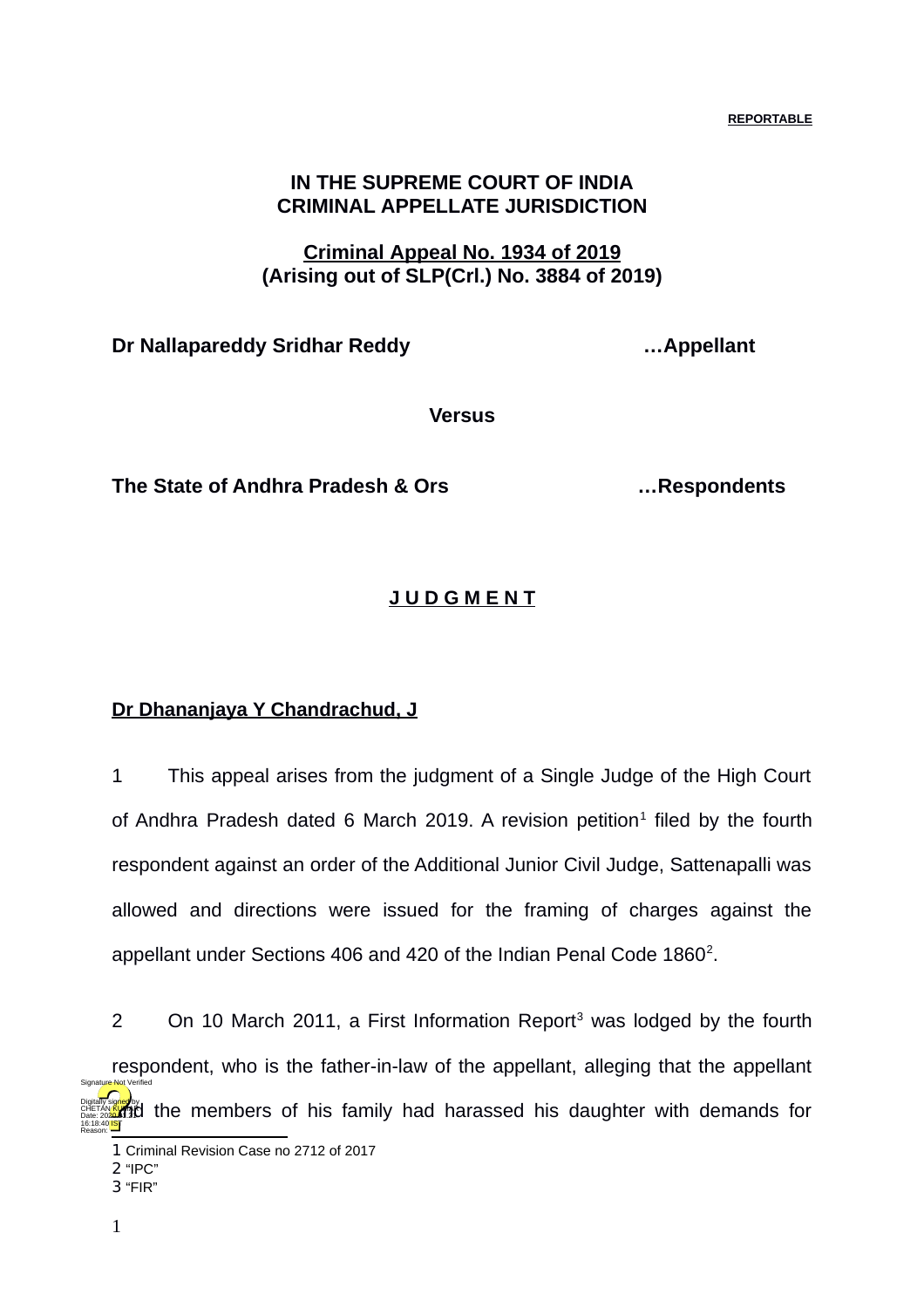money and transfer of land in their names. The FIR recites that the appellant and the daughter of the fourth respondent got married in 2003. Allegedly, in 2006 the appellant and his family refused to take the complainant's daughter to the United Kingdom where her husband was staying unless her Stridhana property was transferred in their names.

3 On 30 June 2012, a charge-sheet was filed against the appellant and his parents for offences under Section 498A of the IPC along with Sections 3 and 4 of the Dowry Prohibition Act  $1961<sup>4</sup>$  $1961<sup>4</sup>$  $1961<sup>4</sup>$ . The investigating officer, upon receipt of additional information about the commission of other offences by the appellant, obtained permission from the Trial Court for further investigation. Based on the statements of various witnesses under Section 161 of the Code of Criminal Procedure 1973<sup>[5](#page-1-1)</sup> with respect to the appellant raising a demand of Rs 5,00,000/for securing a job for the complainant's daughter as a doctor in the United Kingdom, an additional charge-sheet was filed on 12 April 2013 in respect of the alleged commission of offences under Sections 406 and 420 of the IPC. The Trial Court framed charges against the appellant only for offences mentioned in the original charge-sheet dated 30 June 2012 under Section 498A of the IPC along with Sections 3 and 4 of the Dowry Prohibition Act. The trial commenced and after the recording of evidence and conclusion of arguments, the case was reserved for judgment on 13 February 2017.

4 On 13 February 2017, an application was filed by the Public Prosecutor under Section 216 of CrPC for alteration of charge stating that even though an

<span id="page-1-1"></span>5 "CrPC"

<span id="page-1-0"></span><sup>4</sup> "Dowry Prohibition Act"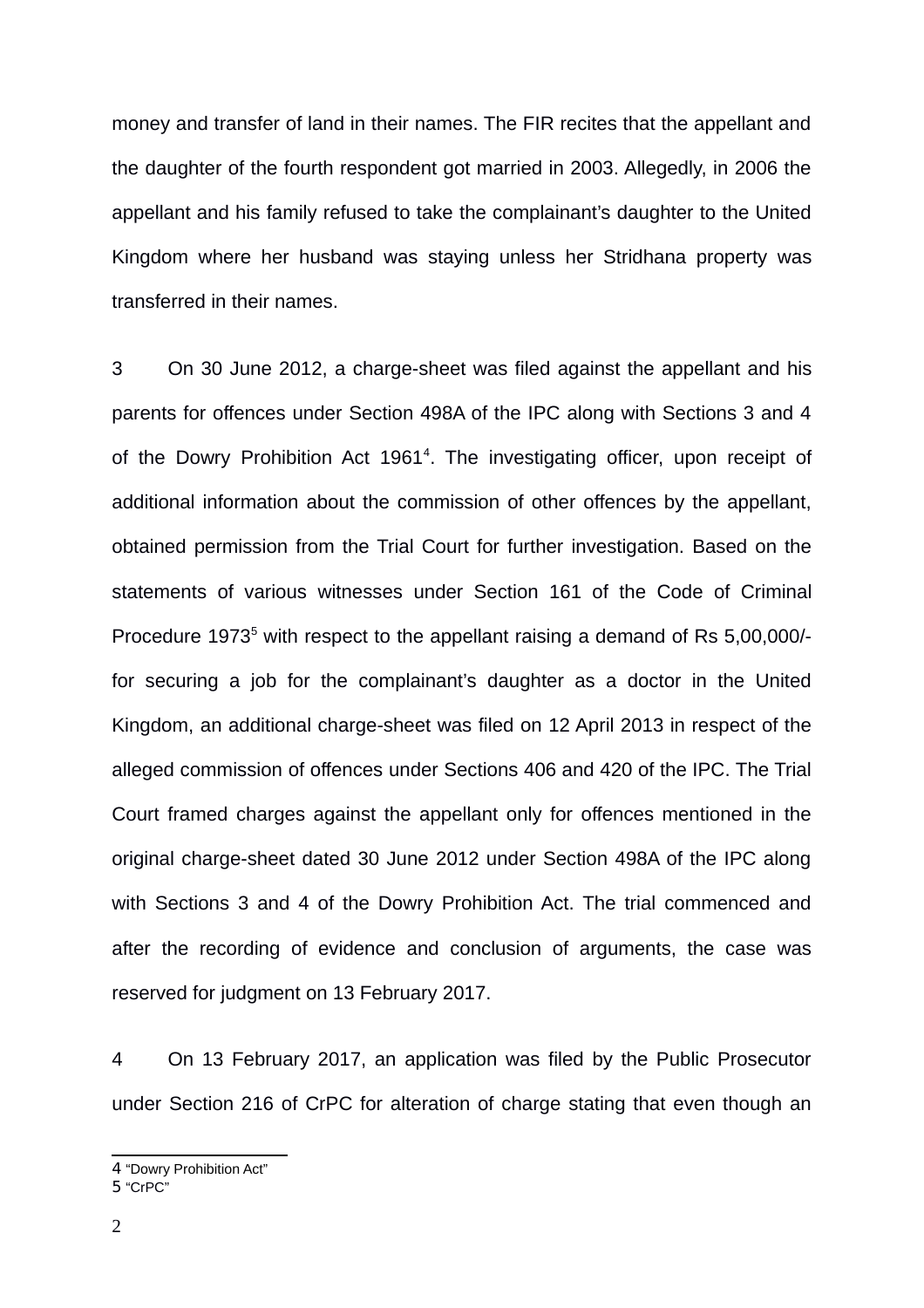additional charge-sheet had been filed by the investigating officer on 12 April 2013 implicating the appellant for crimes under Sections 406 and 420, charges were not framed by the trial judge under those provisions. On 21 February 2017, the Trial Court allowed the application and charges under Sections 406 and 420 were framed against the appellant. The Trial Court observed that the court only had the opportunity of going through the original charge-sheet dated 30 June 2012 and not the additional charge-sheet dated 12 April 2013 that was kept in a separate bundle. Aggrieved by the order of the Trial Court, the appellant instituted revisional proceedings before the High Court.

5 On 1 June 2017, a Single Judge of the High Court allowed the revision petition<sup>[6](#page-2-0)</sup> and set aside the order of the Trial Court framing additional charges on the ground of procedural irregularity but left it open to the Trial Court to frame, if at all necessary, any additional charges after providing both the sides with an opportunity of hearing and recalling witnesses.

6 The Trial Court after hearing arguments on behalf of both the sides and perusing the material available on record concluded that the ingredients for offences under Sections 406 and 420 IPC were not made out and by an order dated 11 October 2017 rejected the application for framing additional charges. The fourth respondent filed a revision petition before the High Court against the above order of the Trial Court.

7 On 6 March 2019, a Single Judge of the High Court allowed the revision petition<sup>[7](#page-2-1)</sup> and set aside the Trial Court's order. The High Court held that the Trial

<span id="page-2-0"></span><sup>6</sup> Criminal Revision Case no 661 of 2017

<span id="page-2-1"></span><sup>7</sup> Criminal Revision Case no 2712 of 2017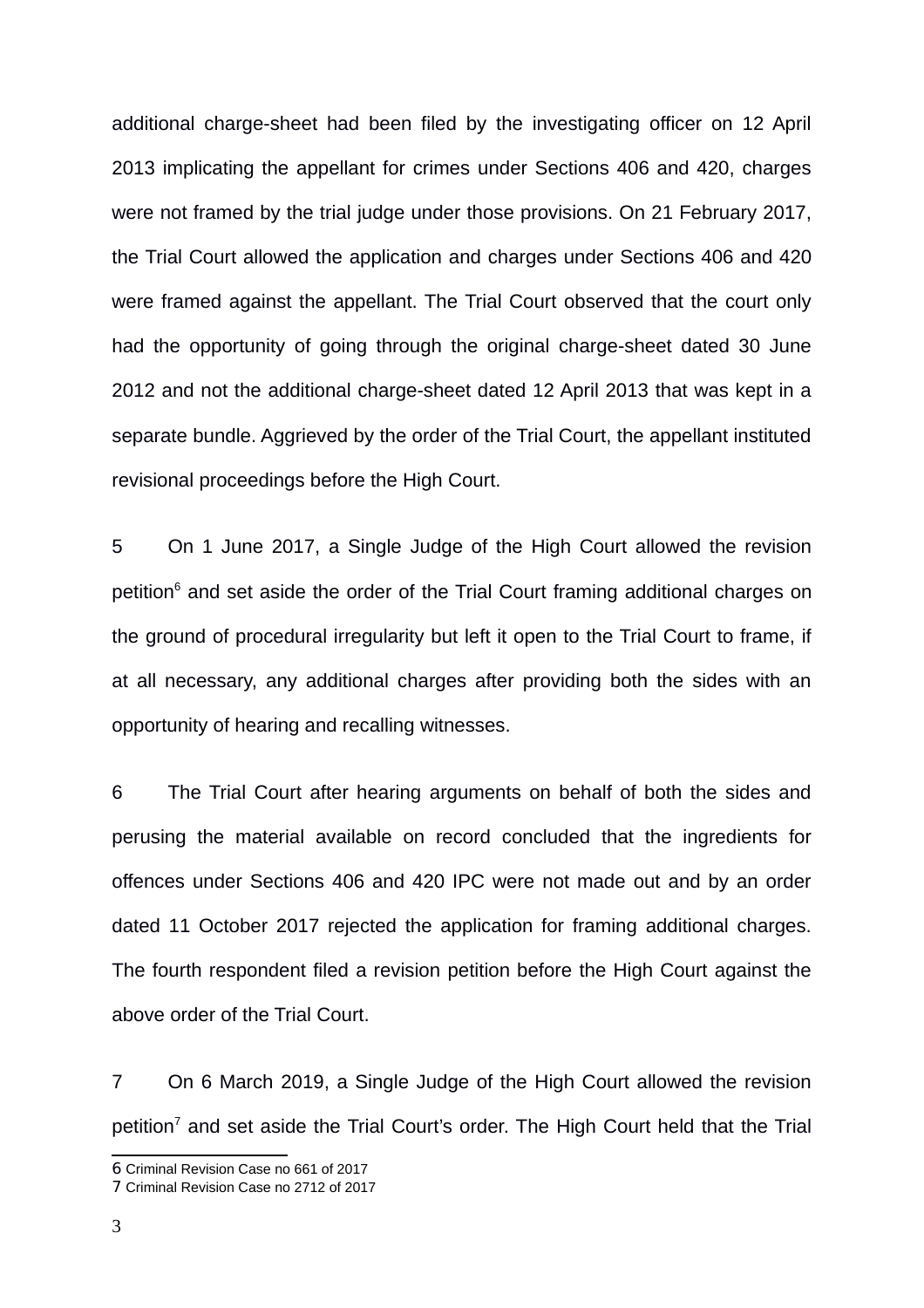Court while rejecting the application under Section 216 did not disclose the reasons for concluding that the ingredients of Sections 406 and 420 were not attracted and only touched upon the lapses of the prosecution in not seeking an alteration of charges during the course of the trial. The High Court while directing the framing of additional charges under Sections 406 and 420 of IPC evaluated the witness statements brought on record during the course of investigation and referred to the additional charge-sheet filed on 12 April 2013.

8 Aggrieved by the order dated 6 March 2019 of the High Court, the appellant moved this Court under Article 136 of the Constitution.

9 Ms Anitha Shenoy, learned Senior Counsel appearing on behalf of the appellant has urged the following submissions:

- (a) An application for alteration of charge under Section 216 was intentionally filed on the date of the pronouncement of judgment to unnecessarily delay the proceedings;
- (b) The FIR dated 10 March 2011, filed by the fourth respondent, has no mention of any demand or payment of Rs 5,00,000/- to the appellant for securing a job for the complainant's daughter. The FIR only refers to facts with respect to alleged offences under Section 498A of the IPC and Section 4 of the Dowry Prohibition Act;
- (c) Both the fourth respondent and his daughter being doctors are aware that a doctor's job cannot be secured in the United Kingdom without clearing an entrance test. Accordingly, the question of paying Rs 5,00,000/- to the appellant for securing a job does not arise;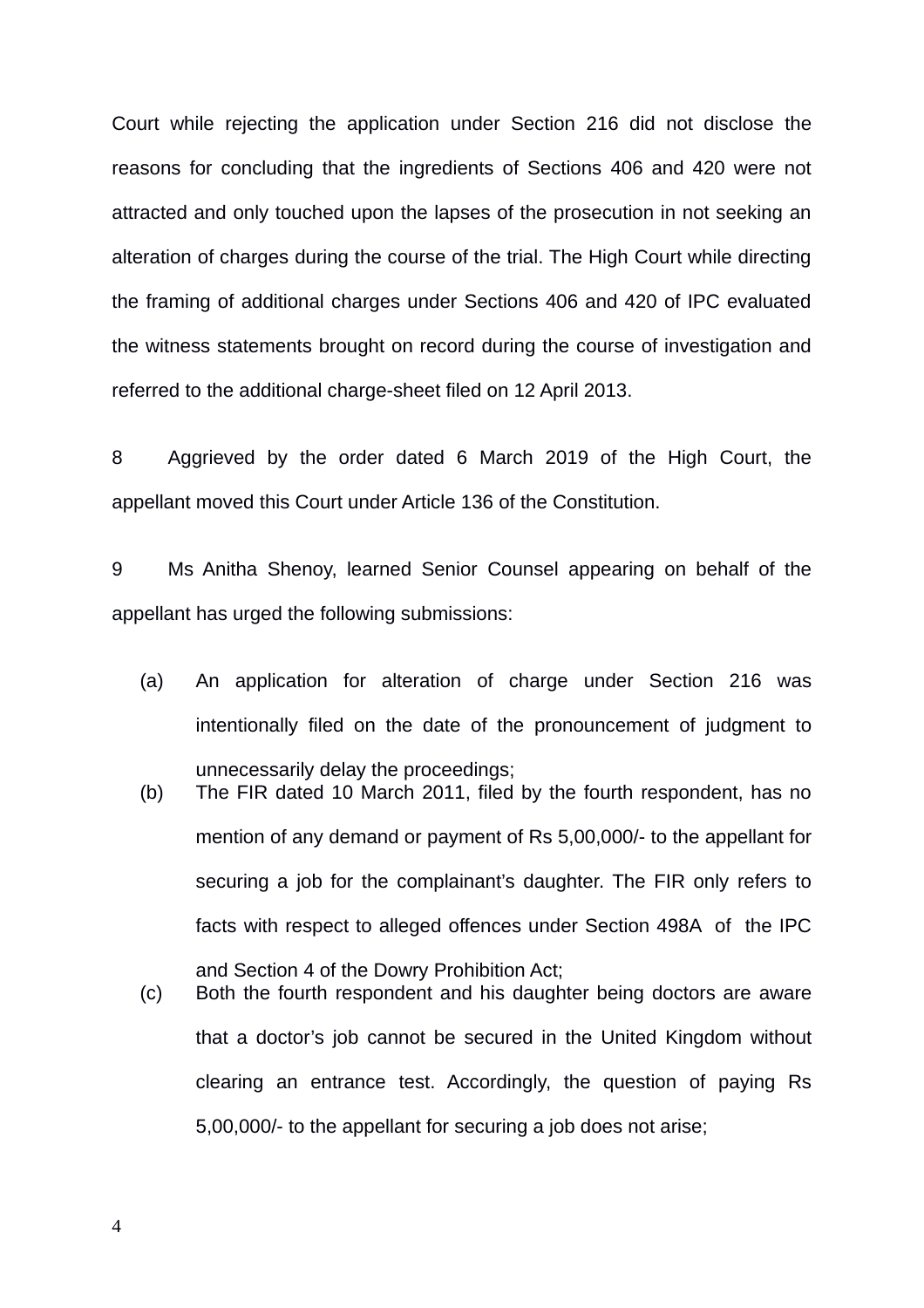- (d) PW 6, who is a friend of the fourth respondent is an interested witness
- as they have been friends for the past twenty-five years; (e) PW 5, who is the brother-in-law of the fourth respondent, is an interested witness and during the cross-examination he was unable to mention the date, month and year on which the alleged amount was paid to the fourth respondent for payment to the appellant. There exists no documentary material to indicate that the fourth respondent borrowed money from PW 5; and
- (f) The ingredients of Sections 406 and 420 have not been fulfilled. At the stage of framing of charge, the court is not expected to go deep into the probative value of the material on record. The court only needs to consider whether there is ground for presuming that the offence has been committed (**Onkar Nath Mishra** v **The State[8](#page-4-0)** ). There exists a fine distinction between cheating and a mere breach of contract. It depends upon the intention of the accused at the time of inducement which may be judged by his subsequent conduct. To hold a person guilty of cheating, it is necessary to show existence of fraudulent or dishonest intention at the time of making the promise. (**Hridaya Ranjan Prasad Verma** v **State of Bihar[9](#page-4-1)** ).

10 On the other hand, Mr A T M Ranga Ramanujam, learned Senior Counsel, appearing on behalf of the fourth respondent submitted thus:

(a) The fourth respondent did not intend to delay the pronouncement of the decision. The additional charge sheet and the cognizance order had been in place before the Trial Court since 2013. The additional charge-

<span id="page-4-0"></span><sup>8</sup> (2008) 2 SCC 561

<span id="page-4-1"></span><sup>9</sup> (2000) 4 SCC 168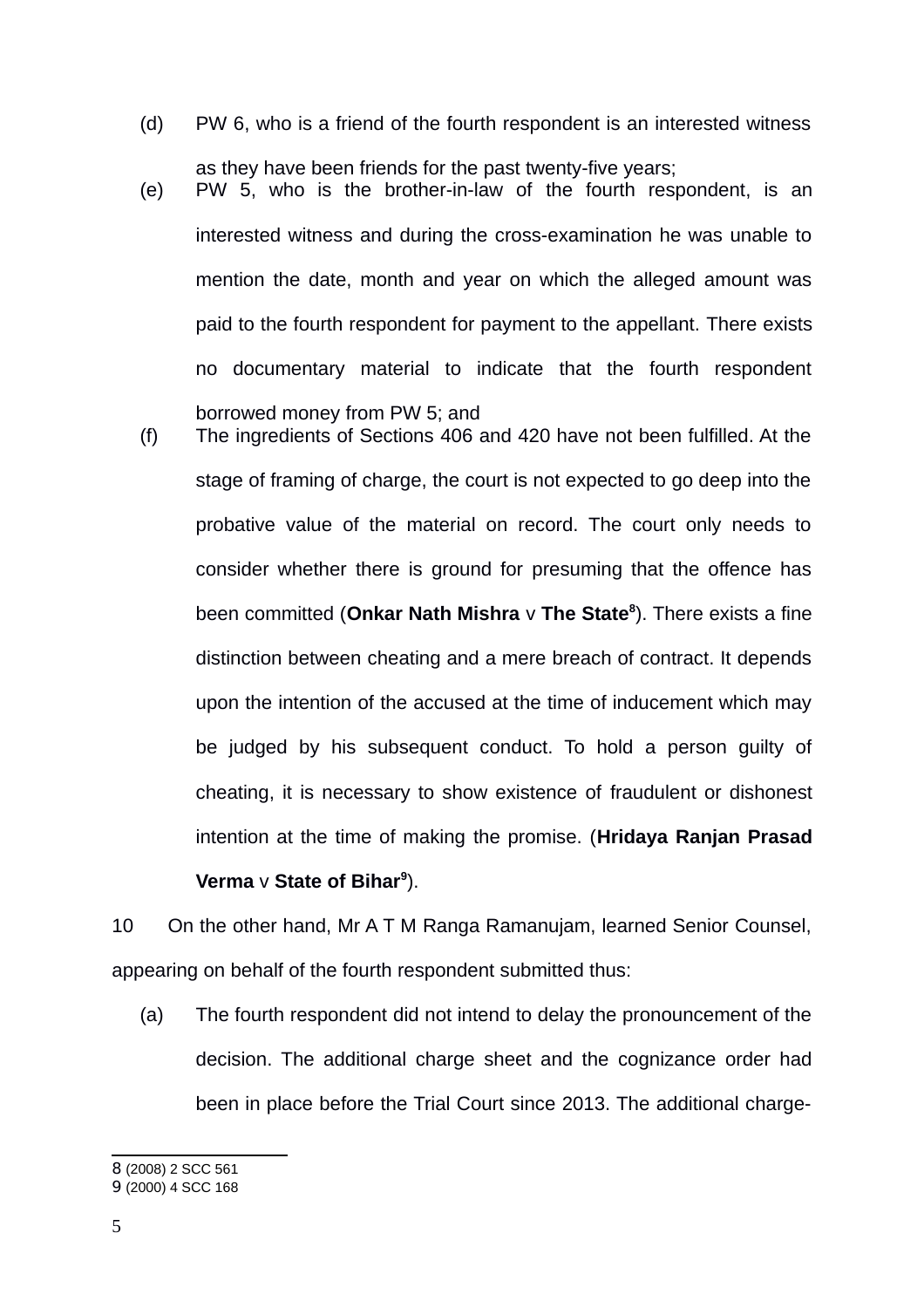sheet missed the attention of the Magistrate because it was kept in a separate docket;

- (b) The charge can be altered by the court at any time before the pronouncement of the judgment based on the materials available or subsequently brought on record during the course of the trial (**Anant Prakash Sinha** v **State of Haryana[10](#page-5-0)**). In the present case, the investigating officer filed the additional charge-sheet only after he received additional information during the course of investigation in relation to offences under Sections 406 and 420 of the IPC. Though, the appellant was initially charged in pursuance of the original chargesheet dated 30 June 2012, subsequent evidence brought on record does not restrict the court from altering the charge; and
- (c) At the time of framing of charge, it is sufficient if the court is able to form a presumption regarding the existence of ingredients constituting the offence found upon the material placed before it. It is not necessary for the court to undertake an analysis of the credibility, veracity or evidentiary value of the materials placed before it (**Sajjan Kumar** v **Central Bureau of Investigation[11](#page-5-1)**).

11 The rival submissions fall for our consideration.

12 In the present case, the investigating officer upon receipt of additional information about the alleged commission of offences under Sections 406 and 420 by the appellant, obtained permission for further investigation. Statements of witnesses recorded under Section 161 of CrPC indicated that the appellant had raised a demand of Rs 5,00,000/- for securing a doctor's job for the complainant's

<span id="page-5-0"></span>10 (2016) 6 SCC 105

<span id="page-5-1"></span><sup>11</sup> (2010) 9 SCC 368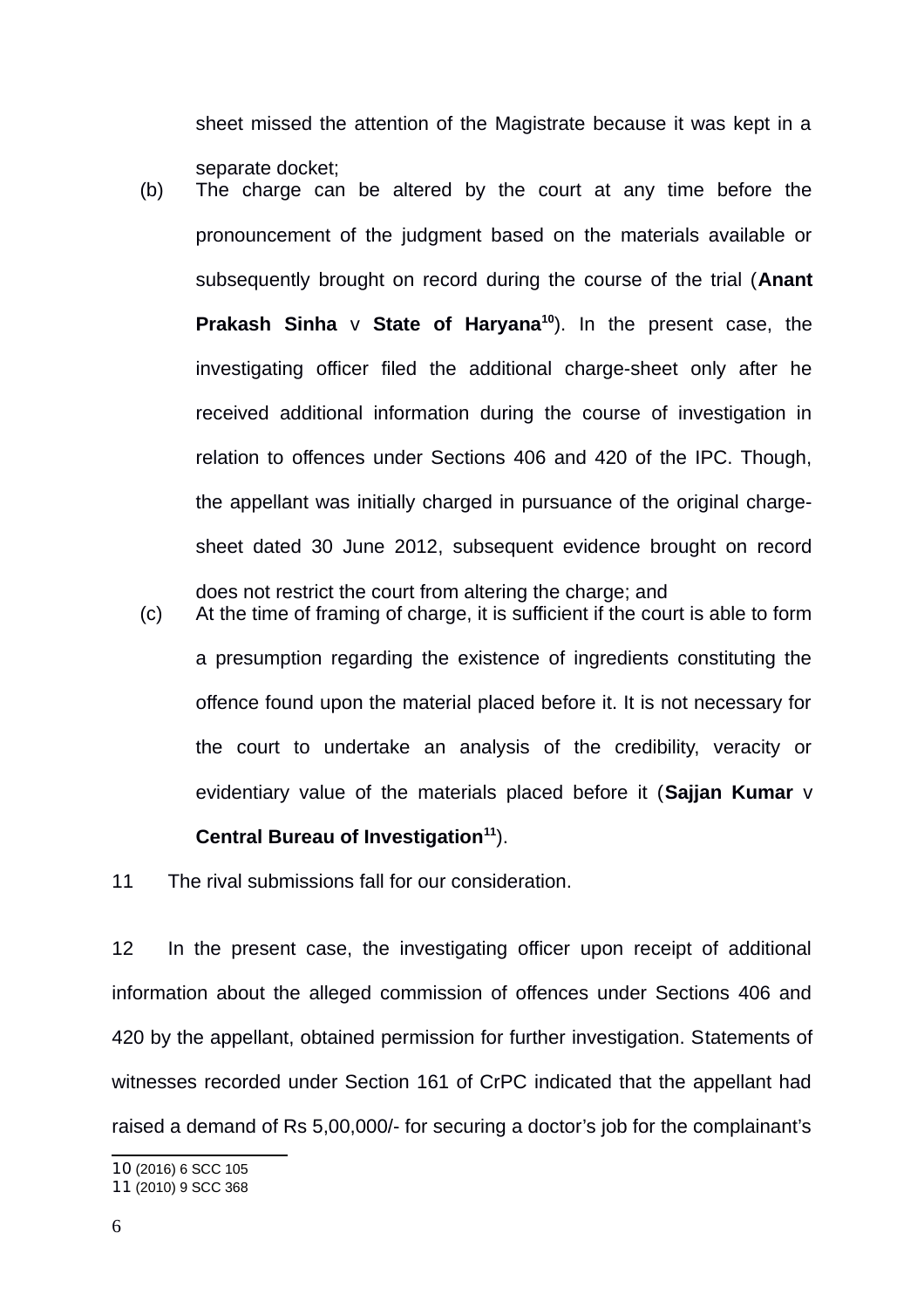daughter in the United Kingdom. After investigation, an additional charge-sheet was filed on 12 April 2013 against the appellant for offences under Sections 406 and 420 of the IPC. This is evident from the counter affidavit filed by the fourth respondent before this Court which contains the docket order of the Additional Junior Civil Judge, Sattenapalli. In an order dated 16 August 2013 it was stated:

> "... **Additional charge sheet filed by investigating officer through learned APP.** This case was taken on file u/s 498 -A of IPC and Sec. 4 of D.P. Act against A.1 to A.3 on 28.09.2012. **Perused the Addl. Charge Sheet and other available material on record. Heard learned APP. It is a fit case to take on file Section 406 and 420 of IPC also against A.1.** Call on 16.09.2013." (Emphasis supplied)

The order dated 13 February 2017 stated thus:

"... In the case on hand, initially charge sheet was filed for the offence u/s 498-A IPC, Sec. 3 & 4 of the Dowry Prohibition Act and the cognizance was taken for those offences by my predecessor. **Later an additional charge sheet was filed by the investigation officer in this case and my predecessor was please to take cognizance of offences punishable u/s 406, 420 IPC also on 16.08.2013. But the fact of filing of additional charge sheet was not brought to the notice of this Court and the additional charge sheet was kept as a separate bundle in the record. So, charges were framed against the accused only for the offence punishable u/s 498-A IPC and Sec. 3, 4 of the Dowry Prohibition Act and Sect. 406 and 420 of IPC were ignored.** This fact came out to the notice of this Court while this Court has gone through the entire record after hearing arguments for disposal of the case. On 13.02.2017 the learned Asst. Public Prosecutor has also filed a petition u/s 216 of CrPC, with a prayer to add Section 406, 420 of IPC and to frame charges for those offences also..." (Emphasis supplied)

13 It is evident from the record that the earlier Additional Junior Civil Judge perused the additional charge-sheet and took cognizance of offences under Sections 406 and 420 of the IPC. However, at the time of framing charges, the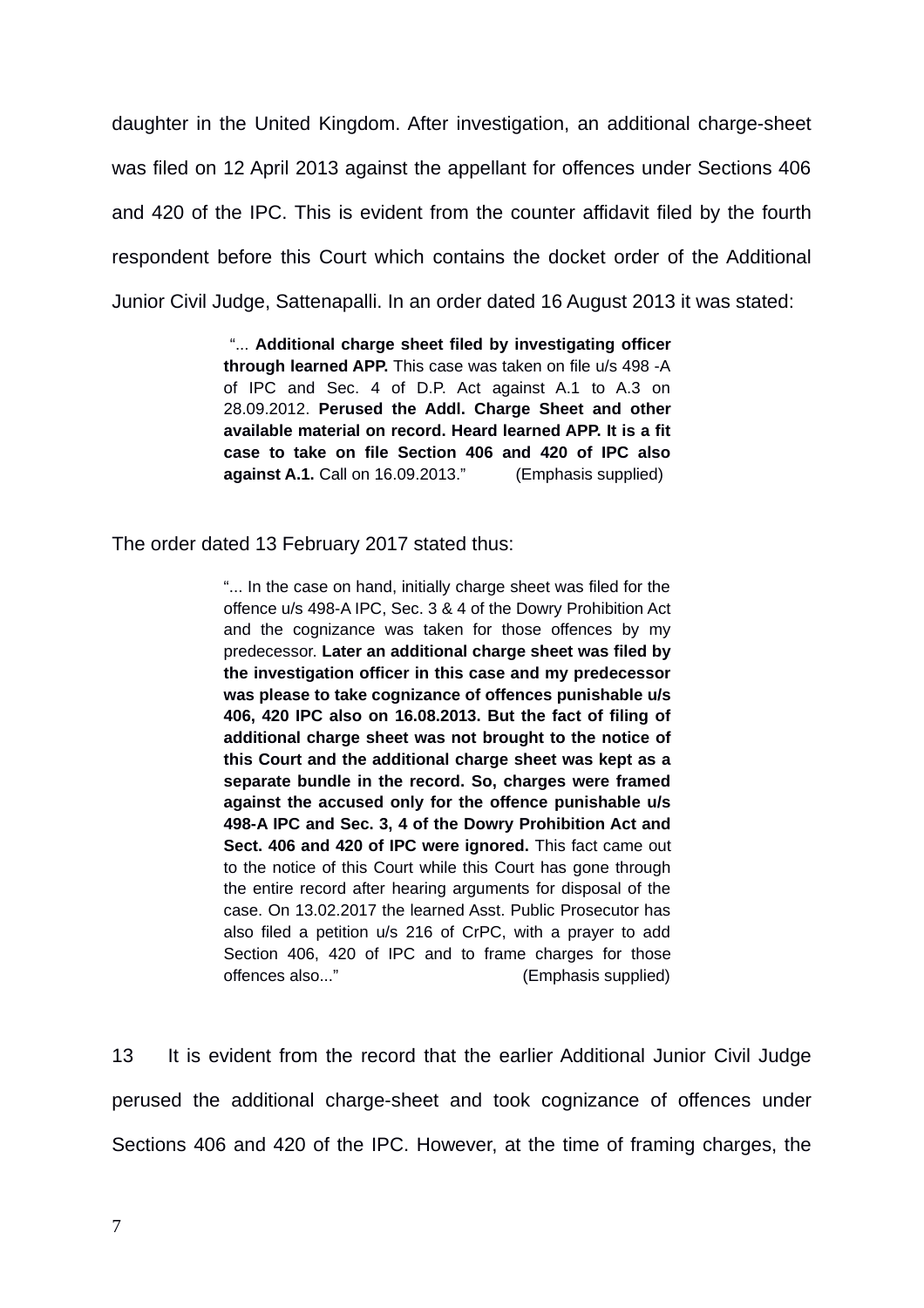additional charge-sheet was not brought to the notice of the court and the framing of charges against the appellant under Sections 406 and 420 was not considered. Therefore, the appellant was charged only for offences under Section 498A of the IPC along with Sections 3 and 4 of the Dowry Prohibition Act. It was when an application under Section 216 of CrPC was filed by the public prosecutor on 13 February 2017 that it was brought to the notice of the Trial Judge that charges under Sections 406 and 420 were not framed.

14 In order to adjudicate upon the dispute, it is necessary to refer to Section 216 of CrPC:

> "216. *Court may alter charge.*—(1) Any court may alter or add to any charge at any time before judgment is pronounced.

> (2) Every such alteration or addition shall be read and explained to the accused.

> (3) If the alteration or addition to a charge is such that proceeding immediately with the trial is not likely, in the opinion of the court, to prejudice the accused in his defence or the prosecutor in the conduct of the case, the court may, in its discretion, after such alteration or addition has been made, proceed with the trial as if the altered or added charge had been the original charge.

> (4) If the alteration or addition is such that proceeding immediately with the trial is likely, in the opinion of the court, to prejudice the accused or the prosecutor as aforesaid, the court may either direct a new trial or adjourn the trial for such period as may be necessary.

> (5) If the offence stated in the altered or added charge is one for the prosecution of which previous sanction is necessary, the case shall not be proceeded with until such sanction is obtained, unless sanction has been already obtained for a prosecution on the same facts as those on which the altered or added charge is founded."

15 Section 216 appears in Chapter XVII of the CrPC. Under the provisions of Section 216, the court is authorised to alter or add to the charge at any time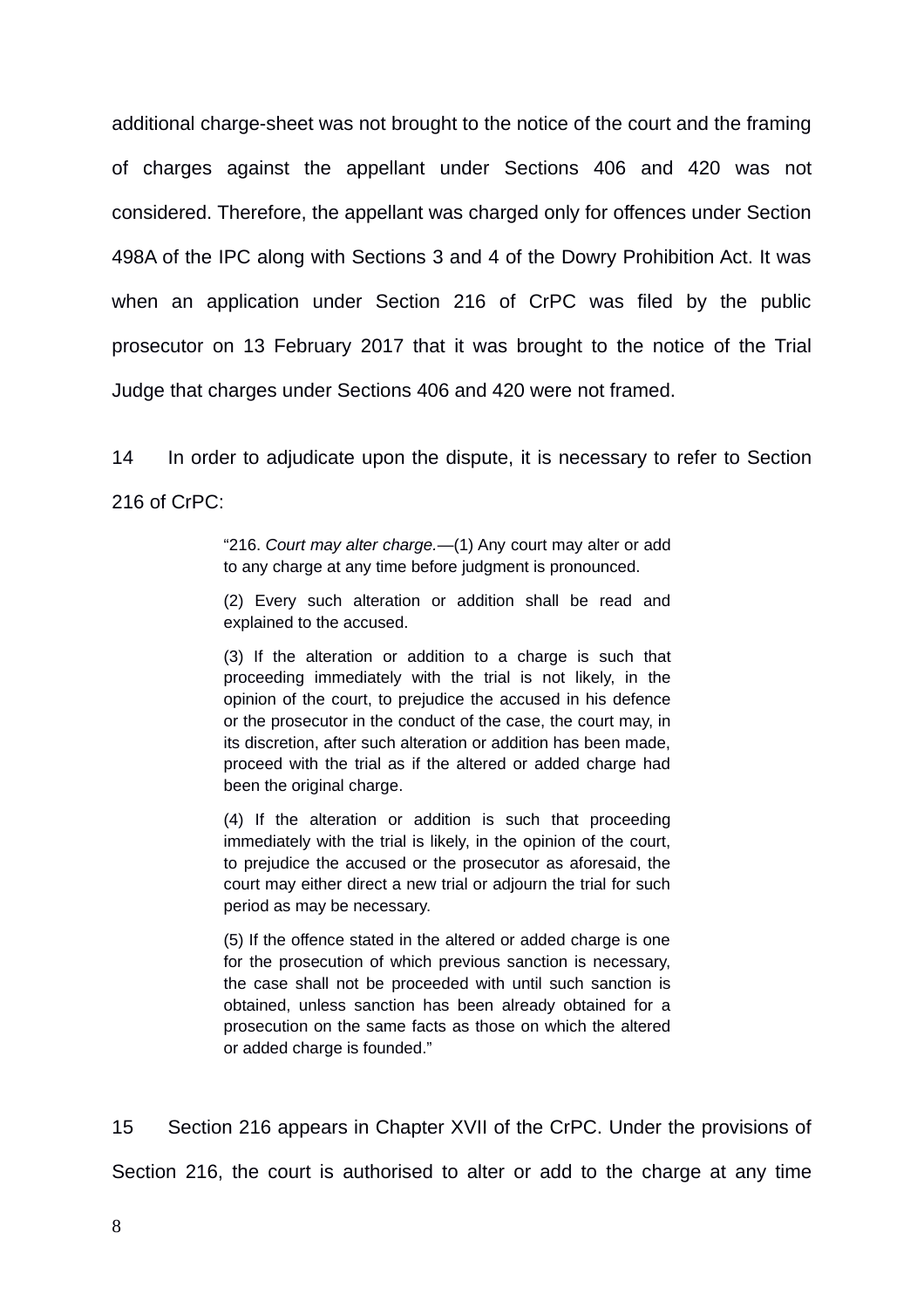before the judgment is pronounced. Whenever such an alteration or addition is made, it is to be read out and explained to the accused. The phrase "add to any charge" in Sub-Section (1) includes addition of a new charge. The provision enables the alteration or addition of a charge based on materials brought on record during the course of trial. Section 216 provides that the addition or alteration has to be done "at any time before judgment is pronounced". Sub-Section (3) provides that if the alteration or addition to a charge does not cause prejudice to the accused in his defence, or the persecutor in the conduct of the case, the court may proceed with the trial as if the additional or alternative charge is the original charge. Sub-Section (4) contemplates a situation where the addition or alteration of charge will prejudice the accused and empowers the court to either direct a new trial or adjourn the trial for such period as may be necessary to mitigate the prejudice likely to be caused to the accused. Section 217 of the CrPC deals with recalling of witnesses when the charge is altered or added by the court after commencement of the trial.

16 The decision of a two-judge Bench of this Court in **P Kartikalakshmi** v **Sri Ganesh[12](#page-8-0)**, dealt with a case where during the course of a trial for an offence under Section 376 of the IPC, an application under Section 216 was filed to frame an additional charge for an offence under Section 417 of the IPC. Justice F M Ibrahim Kalifulla, while dealing with the power of the court to alter or add any charge, held:

> "6. ... Section 216 CrPC empowers the Court to alter or add any charge at any time before the judgment is pronounced. It is now well settled that the power vested in the Court is

<span id="page-8-0"></span><sup>12</sup> (2017) 3 SCC 347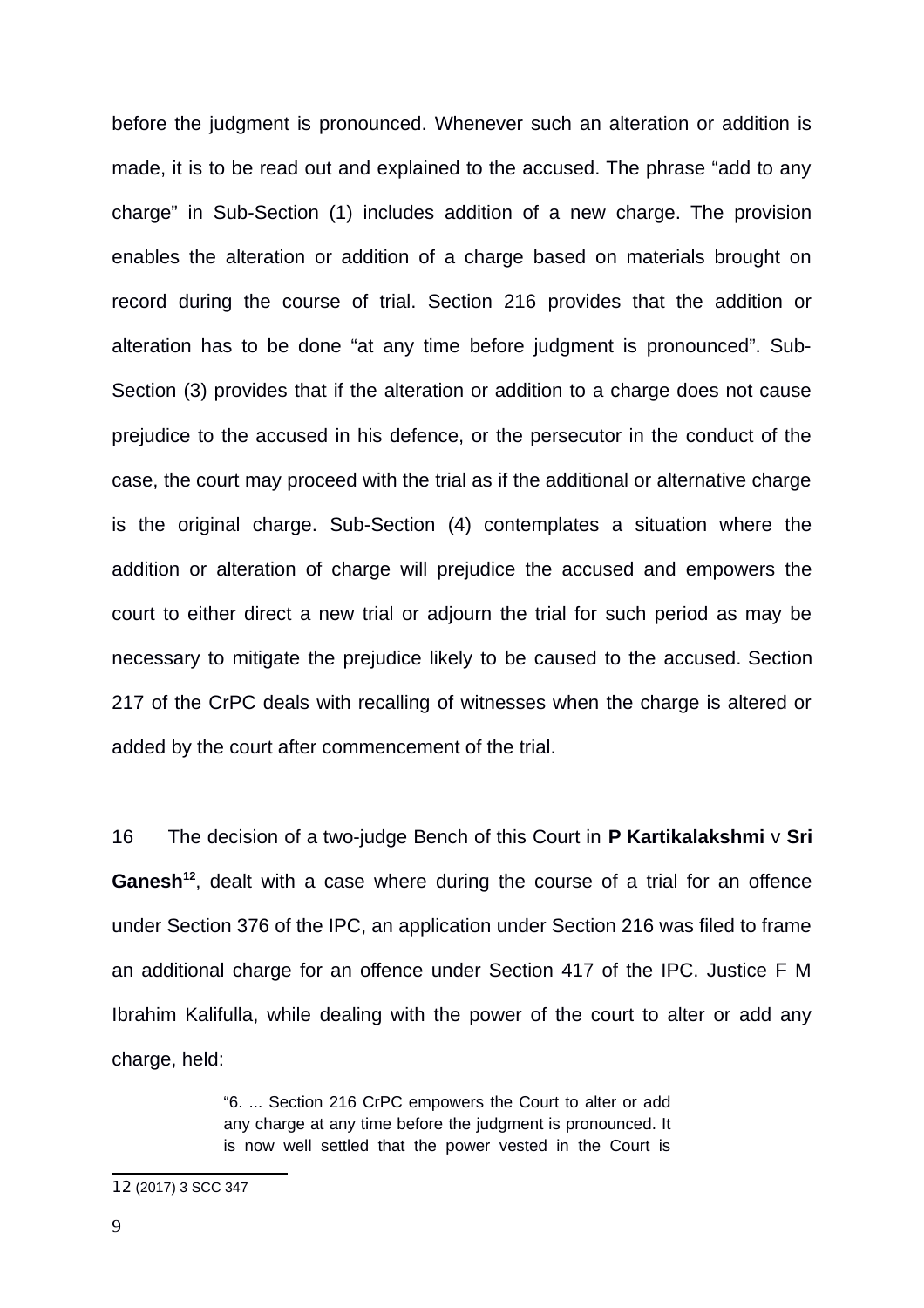exclusive to the Court and there is no right in any party to seek for such addition or alteration by filing any application as a matter of right. **It may be that if there was an omission in the framing of the charge and if it comes to the knowledge of the Court trying the offence, the power is always vested in the Court, as provided under Section 216 CrPC to either alter or add the charge and that such power is available with the Court at any time before the judgment is pronounced. It is an enabling provision for the Court to exercise its power under certain contingencies which comes to its notice or brought to its notice. In such a situation, if it comes to the knowledge of the Court that a necessity has arisen for the charge to be altered or added, it may do so on its own** and no order need to be passed for that purpose. After such alteration or addition when the final decision is rendered, it will be open for the parties to work out their remedies in accordance with law."

(Emphasis supplied)

17 In **Anant Prakash Sinha** v **State of Haryana[13](#page-9-0)**, a two judge Bench of this Court dealt with a situation where for commission of offences under Sections 498A and 323 of the IPC, an application was filed for framing an additional charge under Section 406 of the IPC against the husband and the mother-in law. After referring to various decisions of this Court that dealt with the power of the court to alter a charge, Justice Dipak Misra (as the learned Chief Justice then was), held:

> "18. ... the court can change or alter the charge if there is defect or something is left out. **The test is, it must be founded on the material available on record. It can be on the basis of the complaint or the FIR or accompanying documents or the material brought on record during the course of trial. It can also be done at any time before pronouncement of judgment. It is not necessary to advert to each and every circumstance. Suffice it to say, if the court has not framed a charge despite the material on record, it has the jurisdiction to add a charge. Similarly, it has the authority to alter the charge. The principle that has to be kept in mind is that the charge so framed by the Magistrate is in accord with the materials produced before him or if subsequent evidence**

<span id="page-9-0"></span><sup>13</sup> (2016) 6 SCC 105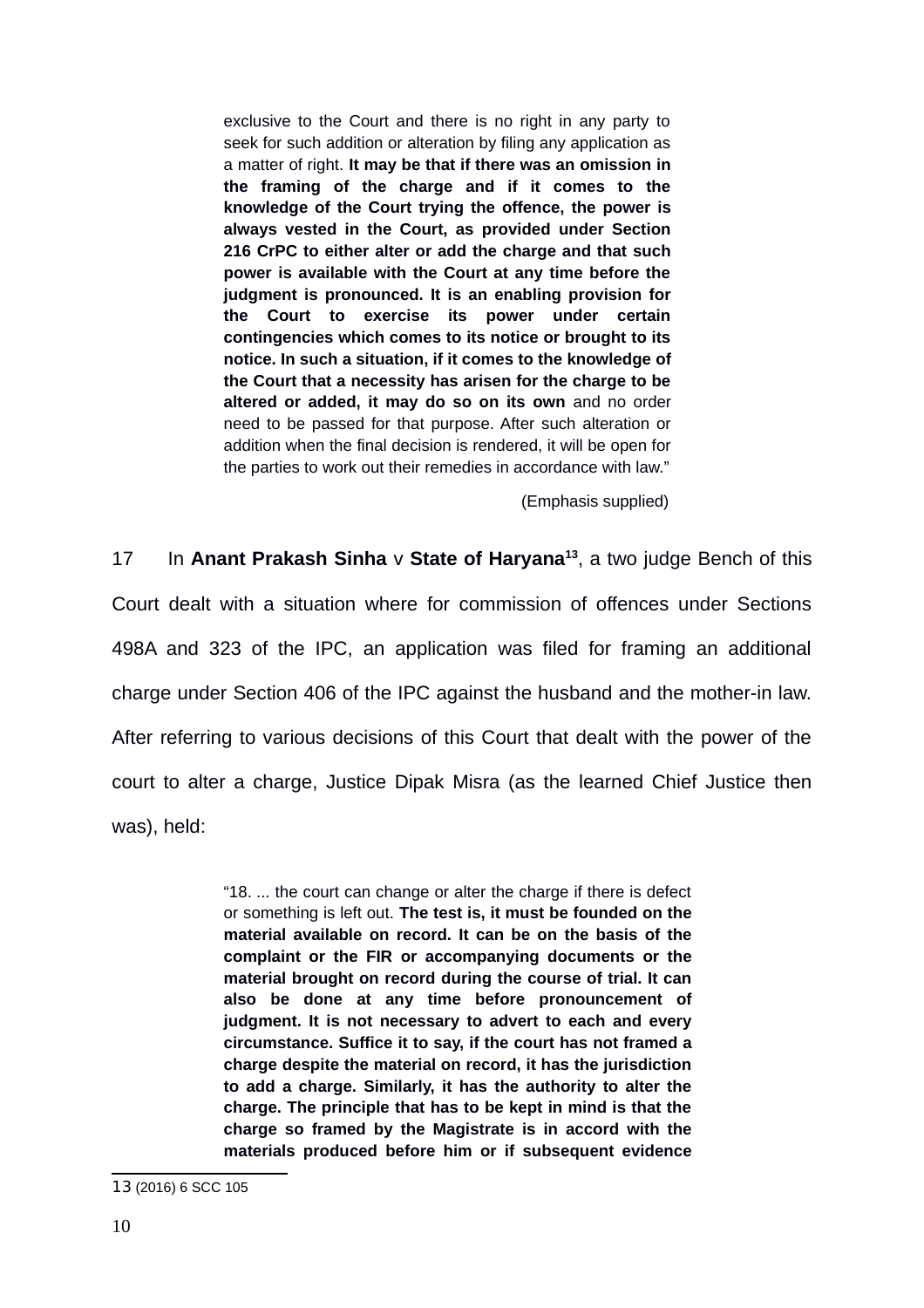**comes on record.** It is not to be understood that unless evidence has been let in, charges already framed cannot be altered, for that is not the purport of Section 216 CrPC.

19. In addition to what we have stated hereinabove, another aspect also has to be kept in mind. It is obligatory on the part of the court to see that no prejudice is caused to the accused and he is allowed to have a fair trial. There are in-built safeguards in Section 216 CrPC. It is the duty of the trial court to bear in mind that no prejudice is caused to the accused as that has the potentiality to affect a fair trial..." (Emphasis supplied)

18 In **CBI** v **Karimullah Osan Khan[14](#page-10-0)** , this Court dealt with a case where an application was filed under Section 216 of CrPC during the course of trial for addition of charges against the appellant under various provisions of the IPC, the Explosives Act 1884 and the Terrorist and Disruptive Activities (Prevention) Act 1987. Justice K S P Radhakrishnan, speaking for the Court, held thus:

> "17. **Section 216 CrPC gives considerable power to the trial court, that is, even after the completion of evidence, arguments heard and the judgment reserved, it can alter and add to any charge, subject to the conditions mentioned therein. The expressions "at any time" and before the "judgment is pronounced" would indicate that the power is very wide and can be exercised, in appropriate cases**, in the interest of justice, but at the same time, the courts should also see that its orders would not cause any prejudice to the accused.

> 18. Section 216 CrPC confers jurisdiction on all courts, including the Designated Courts, to alter or add to any charge framed earlier, at any time before the judgment is pronounced and sub-sections (2) to (5) prescribe the procedure which has to be followed after that addition or alteration. **Needless to say, the courts can exercise the power of addition or modification of charges under Section 216 CrPC, only when there exists some material before the court, which has some connection or link with the charges sought to be amended, added or modified. In other words, alteration or addition of a charge must be for an offence made out by the evidence recorded during the course of trial before the court**."

<span id="page-10-0"></span><sup>14</sup> (2014) 11 SCC 538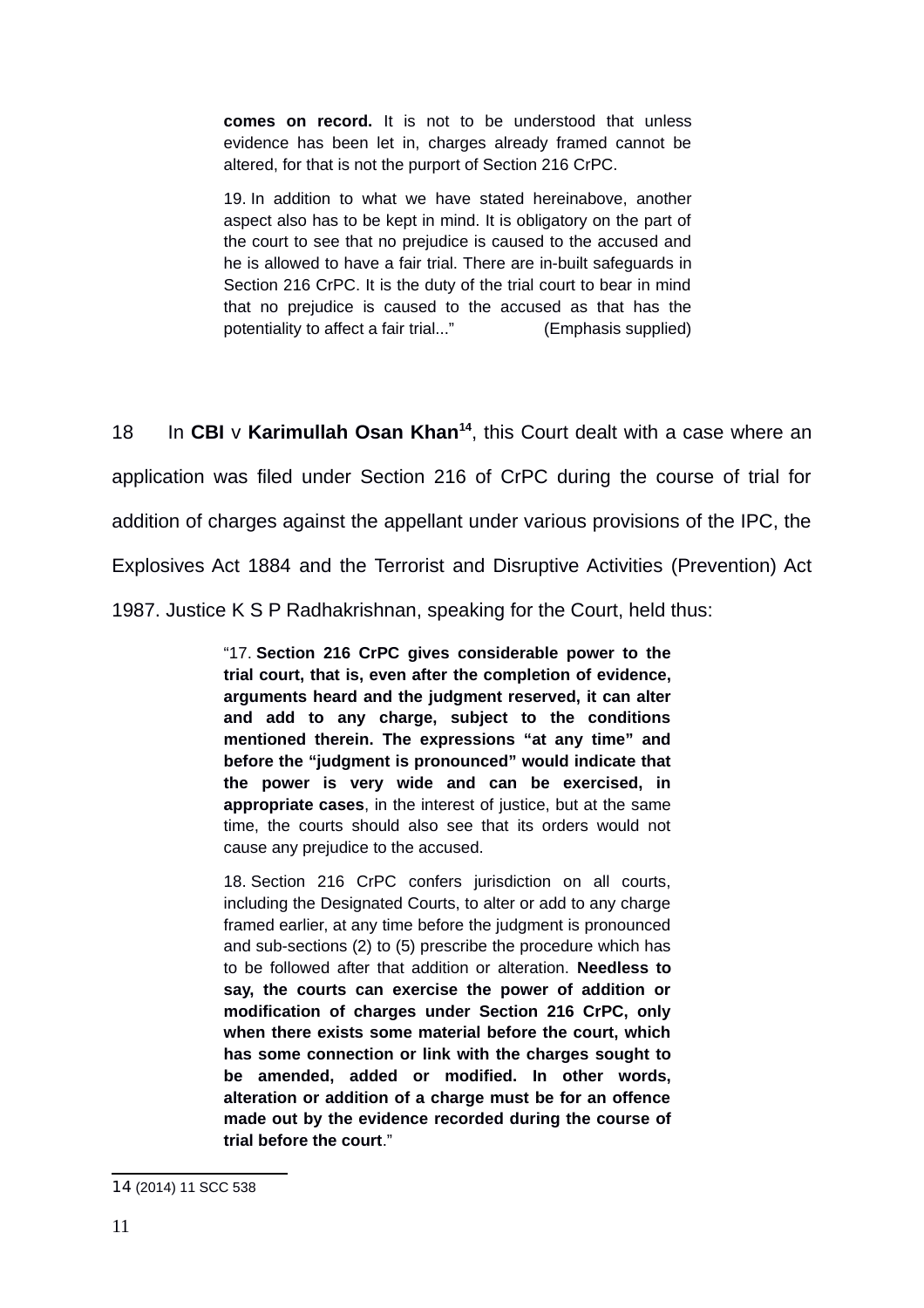(Emphasis supplied)

19 In **Jasvinder Saini** v **State (Govt of NCT of Delhi)[15](#page-11-0)**, this Court dealt with the question whether the Trial Court was justified in adding a charge under Section 302 of the IPC against the accused persons who were charged under Section 304B of the IPC. Justice T S Thakur (as he then was) speaking for the Court, held thus:

> "11. **A plain reading of the above would show that the court's power to alter or add any charge is unrestrained provided such addition and/or alteration is made before the judgment is pronounced.** Sub-sections (2) to (5) of Section 216 deal with the procedure to be followed once the court decides to alter or add any charge. Section 217 of the Code deals with the recall of witnesses when the charge is altered or added by the court after commencement of the trial. There can, in the light of the above, be no doubt about the competence of the court to add or alter a charge at any time before the judgment. **The circumstances in which such addition or alteration may be made are not, however, stipulated in Section 216. It is all the same trite that the question of any such addition or alternation would generally arise either because the court finds the charge already framed to be defective for any reason or because such addition is considered necessary after the commencement of the trial having regard to the evidence that may come before the court**."

> > (Emphasis supplied)

20 From the above line of precedents, it is clear that Section 216 provides the court an exclusive and wide-ranging power to change or alter any charge. The use of the words "at any time before judgment is pronounced" in Sub-Section (1) empowers the court to exercise its powers of altering or adding charges even after the completion of evidence, arguments and reserving of the judgment. The alteration or addition of a charge may be done if in the opinion of the court there

<span id="page-11-0"></span><sup>15</sup> (2013) 7 SCC 256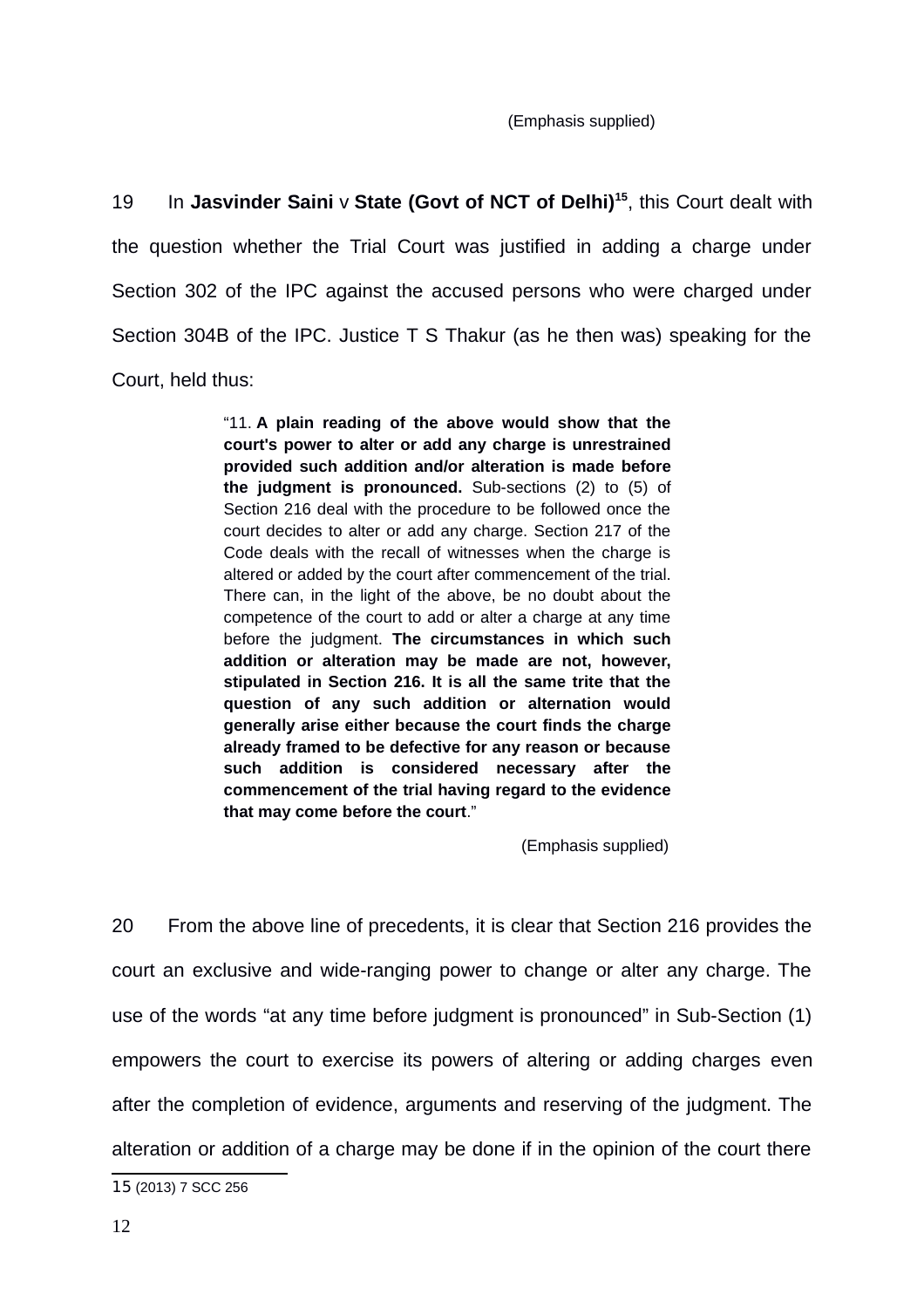was an omission in the framing of charge or if upon prima facie examination of the material brought on record, it leads the court to form a presumptive opinion as to the existence of the factual ingredients constituting the alleged offence. The test to be adopted by the court while deciding upon an addition or alteration of a charge is that the material brought on record needs to have a direct link or nexus with the ingredients of the alleged offence. Addition of a charge merely commences the trial for the additional charges, whereupon, based on the evidence, it is to be determined whether the accused may be convicted for the additional charges. The court must exercise its powers under Section 216 judiciously and ensure that no prejudice is caused to the accused and that he is allowed to have a fair trial. The only constraint on the court's power is the prejudice likely to be caused to the accused by the addition or alteration of charges. Sub-Section (4) accordingly prescribes the approach to be adopted by the courts where prejudice may be caused.

21 The appellant has relied upon a two-judge Bench decision of this Court in **Onkar Nath Mishra** v The State<sup>[16](#page-12-0)</sup> to substantiate the point that the ingredients of Sections 406 and 420 of the IPC have not been established. This Court while dealing with the nature of evaluation by a court at the stage of framing of charge, held thus:

> "11. **It is trite that at the stage of framing of charge the court is required to evaluate the material and documents on record with a view to finding out if the facts emerging therefrom, taken at their face value, disclosed the existence of all the ingredients constituting the alleged offence.** At that stage, the court is not expected to go deep into the probative value of the material on record. **What needs to be considered is whether there is a ground for presuming that the offence has been committed and not**

<span id="page-12-0"></span><sup>16</sup> (2008) 2 SCC 561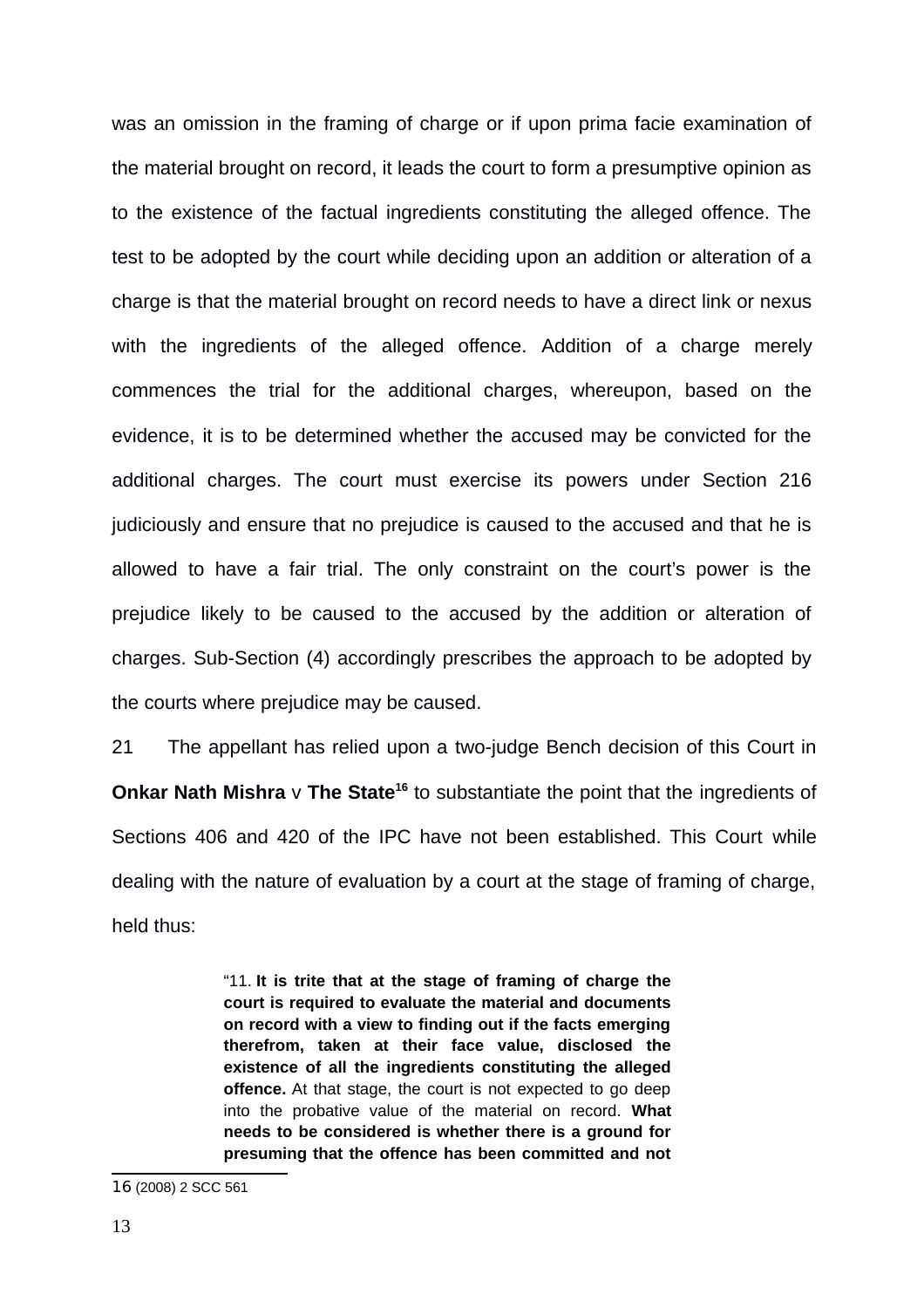**a ground for convicting the accused has been made out.** At that stage, even strong suspicion founded on material which leads the court to form a presumptive opinion as to the existence of the factual ingredients constituting the offence alleged would justify the framing of charge against the accused in respect of the commission of that offence."

(Emphasis supplied)

22 In the present case, the High Court while directing the framing the additional charges has evaluated the material and evidence brought on record after investigation and held:

> "LW1 is the father of the de facto complainant, who states that his son in law i.e., the first accused promised that he would look after his daughter at United Kingdom (UK) and promised to provide Doctor job at UK and claimed Rs.5 lakhs for the said purpose and received the same and he took his daughter to the UK. He states that his son-in-law made him believe and received Rs.5 lakhs in the presence of elders. He states that he could not mention about the cheating done by his son-inlaw, when he was examined earlier. LW13, who is an independent witness, also supports the version of LW1 and states that Rs.5 lakhs were received by A1 with a promise that he would secure doctor job to the complainant's daughter. He states that A1 cheated LW1, stating that he would provide job and received Rs.5 lakhs. LW14, also is an independent witness and he supported the version of LW13. He further states that A1 left his wife and child in India and went away after receiving Rs.5 lakhs.

> Hence, from the above facts, stated by LWs. 13 and 14, prima facie, the version of LW1 that he gave Rs.5 lakhs to A1 on a promise that he would provide a job to his daughter and that A1 did not provide any job and cheated him, receives support from LWs. 13 and 14. **When the amount is entrusted to A1, with a promise to provide a job and when he fails to provide the job and does not return the amount, it can be made out that A1 did not have any intention to provide job to his wife and that he utilised the amount for a purpose other than the purpose for which he collected the amount from LW1, which would suffice to attract the offences under Sections 406 and 420 IPC. Whether there is truth in the improved version of LW.1 and what have been the reasons for his lapse in not stating the same in his earlier statement, can be adjudicated at the time of trial.**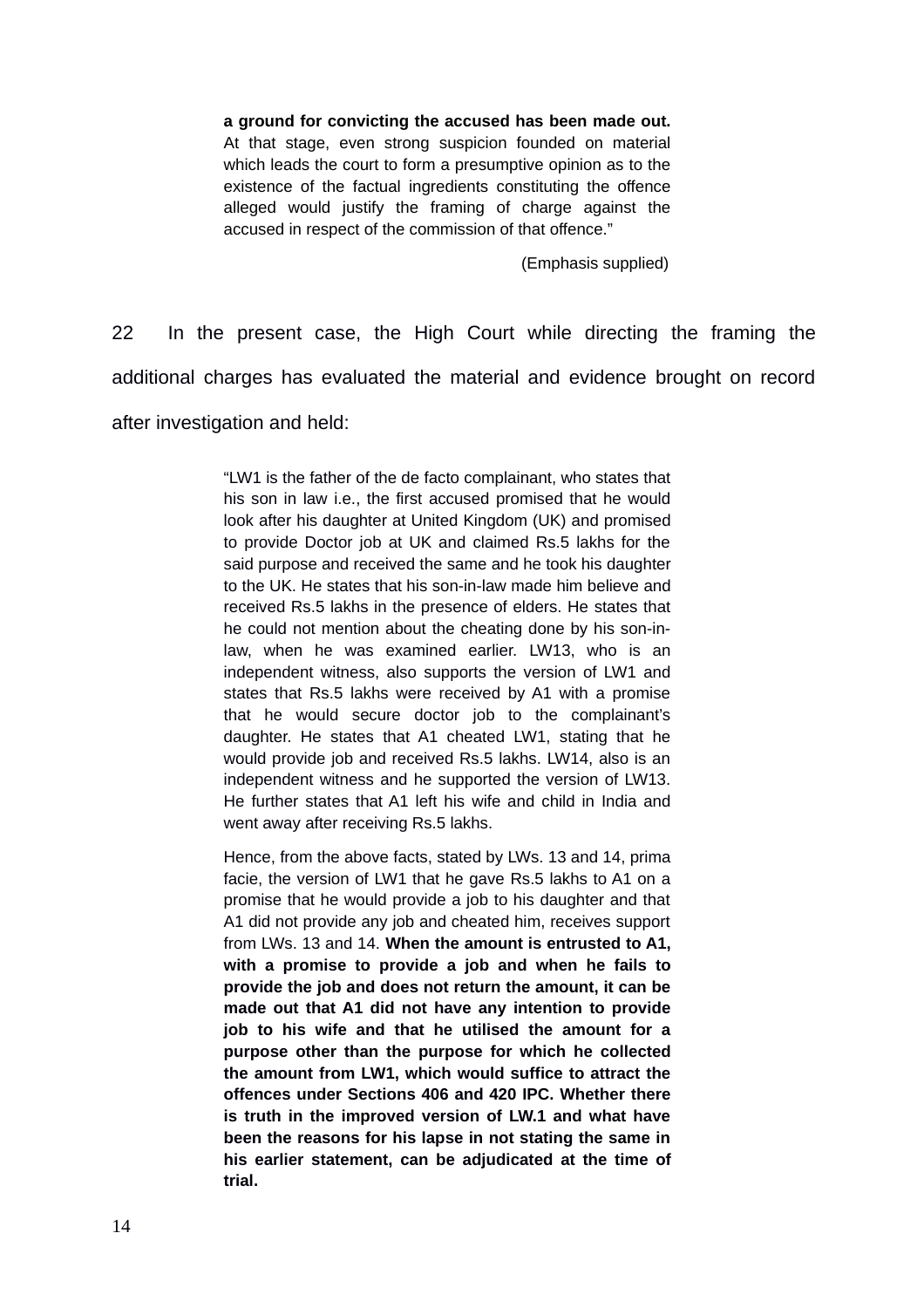It is also evidence from the record that the additional charge sheet filed by the investigating officer, missed the attention of the lower court due to which the additional charges could not be framed."

(Emphasis supplied)

23 The test adopted by the High Court is correct and in accordance with decisions of this Court. In the counter affidavit filed by the fourth respondent before this Court, depositions of PW 1 (LW 1), PW 5 (LW 12) and PW 6 (LW 13) and their cross-examination have been annexed. The material on record supports the possibility that in April 2006, the appellant demanded Rs 5,00,000/ from PW 1, who is the complainant, in order to secure a doctor's job for the complainant's daughter in the United Kingdom. According to PW 1, he borrowed the amount from PW 5 (brother-in-law of PW 1) and paid it to the appellant in the presence of PW 5 and PW 6 (friend of PW 1). Without pronouncing on the probative value of such evidence, there exists sufficient material on record that shows a connection or link with the ingredients of the offences under Sections 406 and 420 of the IPC, and the charges sought to be added.

24 The veracity of the depositions made by the witnesses is a question of trial and need not be determined at the time of framing of charge. Appreciation of evidence on merit is to be done by the court only after the charges have been framed and the trial has commenced. However, for the purpose of framing of charge the court needs to prima facie determine that there exists sufficient material for the commencement of trial. The High Court has relied upon the materials on record and concluded that the ingredients of the offences under Sections 406 and 420 of the IPC are attracted. The High Court has spelt out the

15